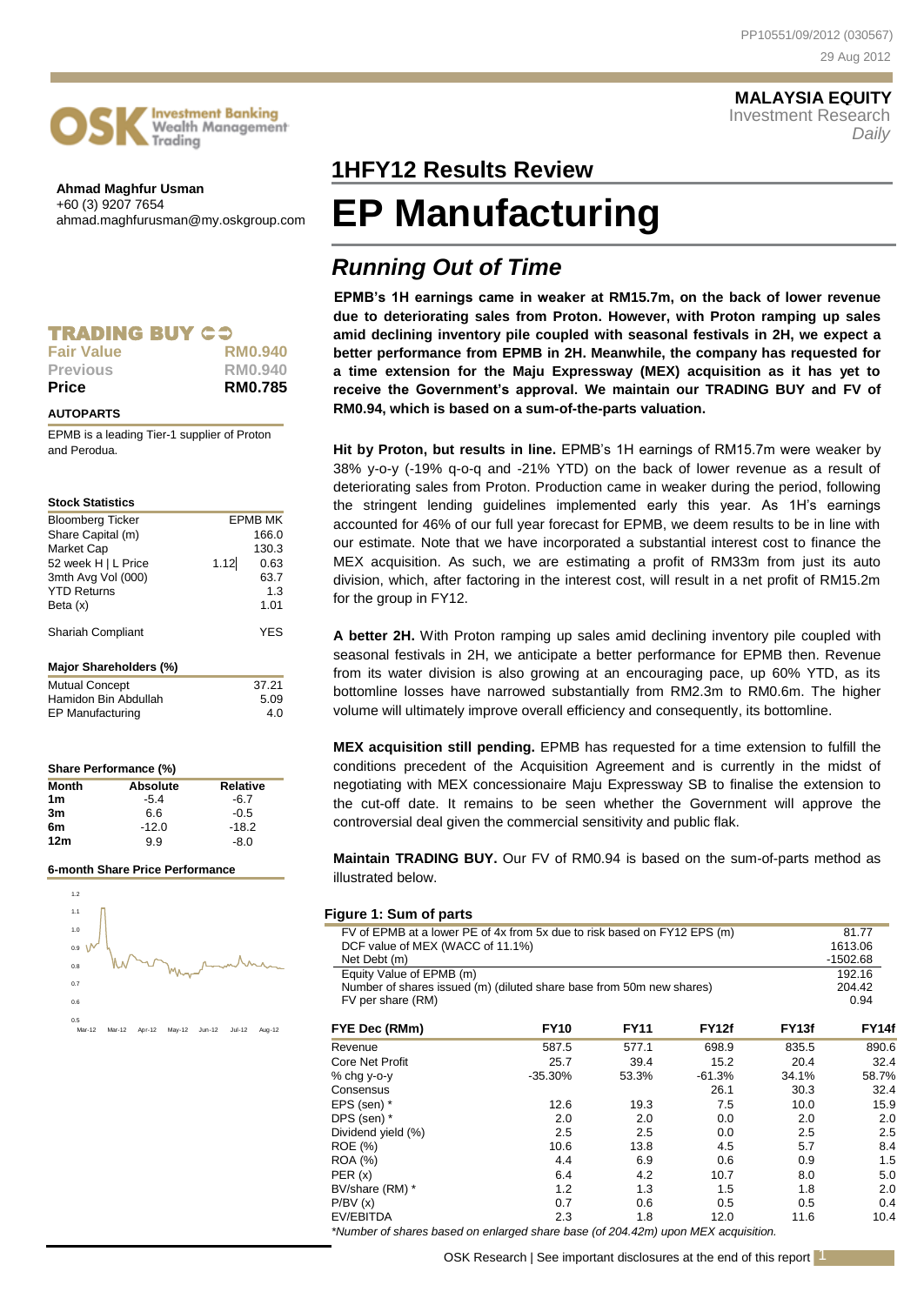### **Results Table (RMm)**

|                    | 2QFY11   | <b>1QFY12</b> | <b>2QFY12</b> | $Q-O-Q$ | $Y$ -o- $Y$ | <b>1HFY11</b> | <b>1HFY12</b> | <b>YTD</b> | Remarks                            |
|--------------------|----------|---------------|---------------|---------|-------------|---------------|---------------|------------|------------------------------------|
|                    |          |               |               |         |             |               |               |            | Lower, due to a drop in production |
| Revenue            | 140.5    | 137.7         | 124.6         | -9%     | $-11%$      | 266.0         | 262.3         | $-1%$      | from Proton                        |
| Operating expenses | $-111.6$ | $-109.7$      | $-103.8$      | $-5%$   | $-7%$       | $-210.8$      | $-213.5$      | 1%         |                                    |
| Other income       | 0.9      | 2.9           | 1.3           | $-55%$  | 47%         | 1.6           | 4.2           | 163%       |                                    |
|                    |          |               |               |         |             |               |               |            | Poor economies of scale from       |
| <b>EBITDA</b>      | 29.8     | 30.9          | 22.1          | $-28%$  | $-26%$      | 56.9          | 53.0          | -7%        | lower volume churned               |
| Depreciation and   |          |               |               |         |             |               |               |            |                                    |
| amortization       | $-15.8$  | $-17.9$       | $-11.8$       | $-34%$  | $-25%$      | $-32.0$       | $-29.7$       | $-7%$      |                                    |
| Operating income   | 14.0     | 13.0          | 10.3          | $-21%$  | $-27%$      | 24.9          | 23.3          | $-7%$      |                                    |
| Finance costs      | $-2.5$   | $-2.5$        | $-2.4$        | $-4%$   | $-3%$       | $-4.9$        | $-4.9$        | 0%         |                                    |
| Interest income    | 0.2      | 0.1           | 0.1           | 79%     | $-22%$      | 0.3           | 0.2           | $-37%$     |                                    |
| Net finance costs  | $-2.3$   | $-2.4$        | $-2.3$        | $-6%$   | $-1%$       | $-4.7$        | $-4.7$        | 0%         |                                    |
| <b>PBT</b>         | 11.7     | 10.6          | 8.0           | $-24%$  | $-32%$      | 20.2          | 18.6          | $-8%$      |                                    |
| Tax                | $-0.4$   | $-1.8$        | $-0.9$        | -49%    | 119%        | $-0.3$        | $-2.7$        | 816%       |                                    |
| <b>PAT</b>         | 11.3     | 8.7           | 7.1           | -19%    | -37%        | 19.9          | 15.8          | -20%       |                                    |
| MI                 | 0.0      | 0.0           | 0.0           | $-11%$  |             | 0.0           | $-0.1$        |            |                                    |
|                    |          |               |               |         |             |               |               |            | Within estimates, accounting for   |
| <b>PATAMI</b>      | 11.3     | 8.7           | 7.0           | -19%    | -38%        | 19.9          | 15.7          | $-21%$     | 46% of our forecast for EPMB       |
| EPS (sen)          | 6.8      | 5.2           | 4.2           | $-19%$  | $-38%$      | 12.0          | 9.5           | $-21%$     |                                    |
| DPS (sen)          |          |               |               |         |             |               |               |            |                                    |
|                    |          |               |               |         |             |               |               |            | Margin takes a pinch on lower      |
| EBITDA Margin (%)  | 21.2     | 22.4          | 17.8          | $-4.7$  | $-3.5$      | 21.4          | 20.2          | $-1.2$     | volume                             |
| PATAMI Margin (%)  | 8.0      | 6.3           | 5.6           | $-0.7$  | $-2.4$      | 7.5           | 6.0           | $-1.5$     |                                    |
| NTA per Share (RM) | 0.94     | 1.22          | 1.30          |         |             | 0.94          | 1.30          |            |                                    |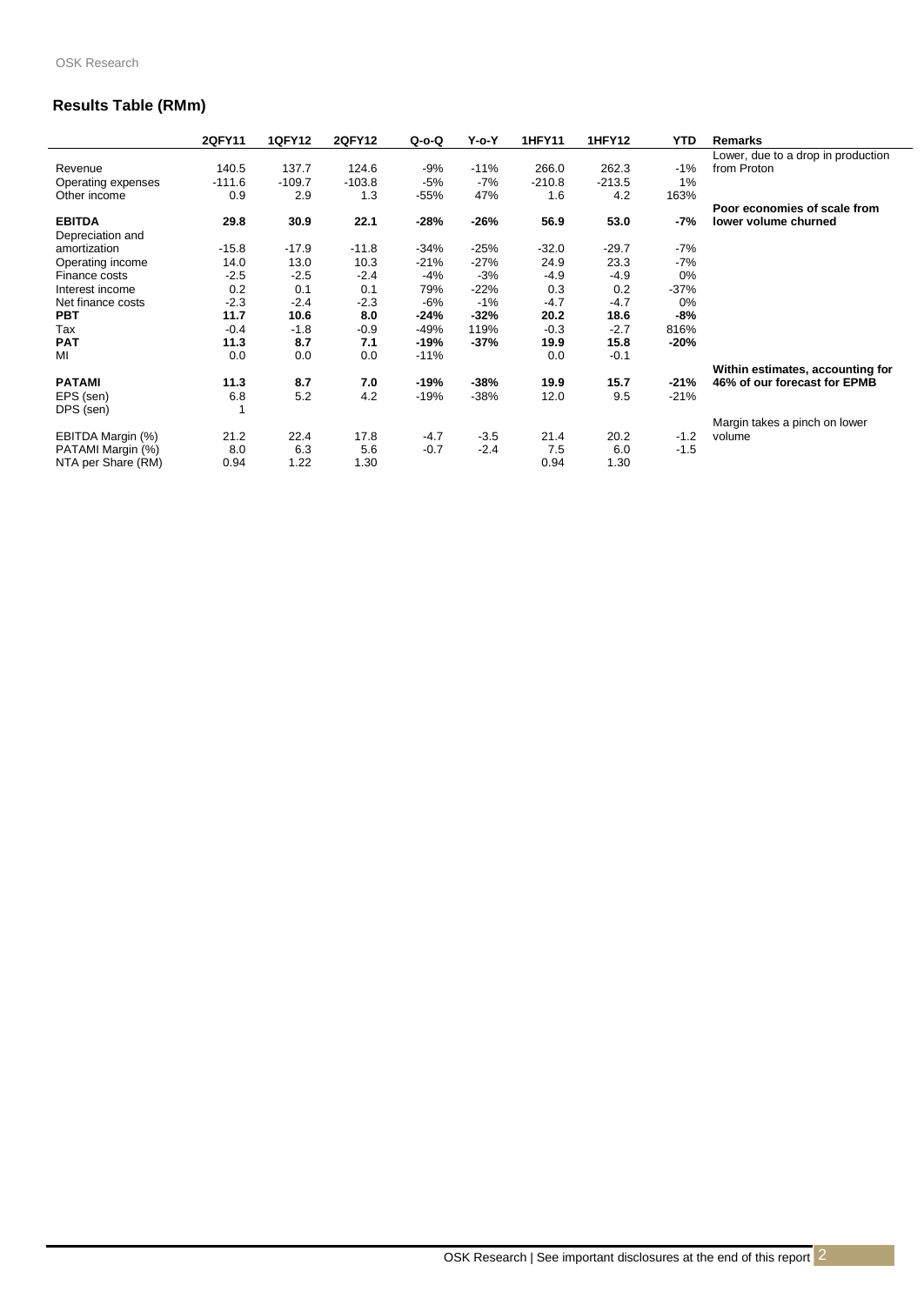### **EARNINGS FORECAST**

| FYE Dec (RM'm)             | <b>FY10</b> | <b>FY11</b> | <b>FY12f</b> | FY <sub>13f</sub> | FY14f   |
|----------------------------|-------------|-------------|--------------|-------------------|---------|
| Revenue                    | 587.5       | 577.1       | 698.9        | 835.5             | 890.6   |
| <b>EBIT</b>                | 38.0        | 41.0        | 60.1         | 122.0             | 136.7   |
| <b>PBT</b>                 | 32.5        | 29.6        | 18.0         | 24.2              | 43.3    |
| ΕI                         |             | 1.3         |              |                   |         |
| <b>Net Profit</b>          | 25.7        | 38.1        | 15.2         | 20.4              | 32.4    |
| Core Net Income            | 25.7        | 39.4        | 15.2         | 20.4              | 32.4    |
| EPS (sen)                  | 12.6        | 19.3        | 7.5          | 10.0              | 15.9    |
| DPS (sen)                  | 2.0         | 2.0         | 0.0          | 2.0               | 2.0     |
| Margin                     |             |             |              |                   |         |
| <b>EBITDA</b>              | 21.2%       | 21.6%       | 19.2%        | 16.7%             | 16.4%   |
| <b>EBIT</b>                | 6.5%        | 7.1%        | 8.6%         | 14.6%             | 15.4%   |
| <b>PBT</b>                 | 5.5%        | 5.1%        | 2.6%         | 2.9%              | 4.9%    |
| <b>Core Net Profit</b>     | 4.4%        | 6.8%        | 2.2%         | 2.4%              | 3.6%    |
| <b>ROE</b>                 | 10.6%       | 13.8%       | 4.5%         | 5.7%              | 8.4%    |
| <b>ROA</b>                 | 4.4%        | 6.9%        | 0.6%         | 0.9%              | 1.5%    |
| <b>Balance Sheet</b>       |             |             |              |                   |         |
| <b>Fixed Asset</b>         | 405.6       | 356.1       | 2011.4       | 1941.1            | 1870.8  |
| <b>Current Asset</b>       | 180.3       | 194.2       | 338.3        | 302.2             | 322.7   |
| <b>Total Assets</b>        | 585.8       | 550.3       | 2349.7       | 2243.3            | 2193.5  |
| <b>Current Liabilities</b> | 241.8       | 201.0       | 379.4        | 342.9             | 347.2   |
| Net current liabilities    | $-61.6$     | $-6.8$      | $-41.1$      | $-40.7$           | $-24.5$ |
| <b>LT Liabilities</b>      | 80.5        | 73.8        | 1629.5       | 1543.2            | 1460.8  |
| Shareholder's funds        | 243.5       | 275.5       | 340.7        | 357.1             | 385.5   |
| <b>Net Gearing</b>         | 64%         | 33%         | 435%         | 416%              | 360%    |